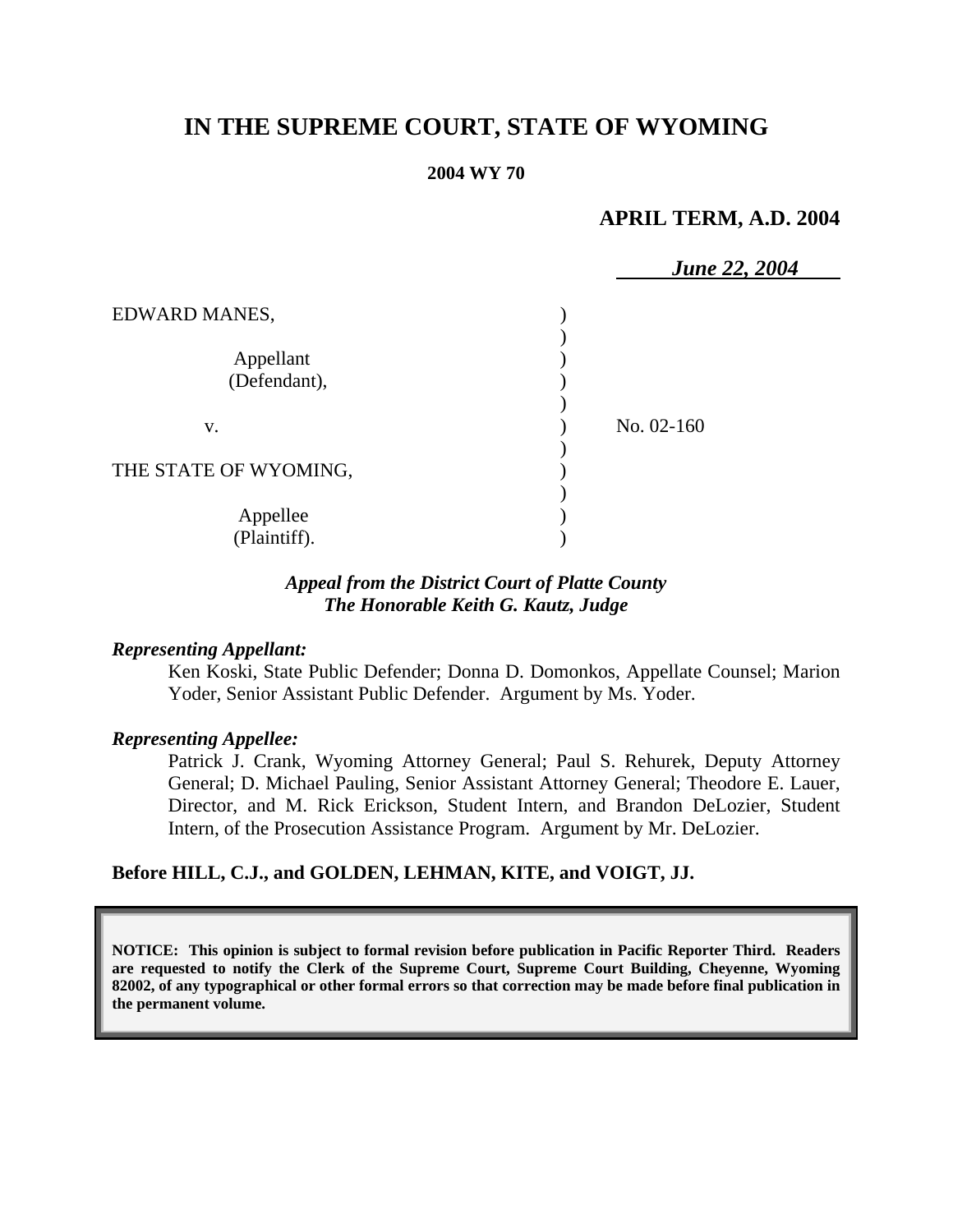#### **GOLDEN**, Justice.

[¶1] Appellant Edward Manes entered two guilty pleas to drug-related charges without benefit of a plea agreement and received what he contends are harsh, consecutive sentences. At the sentencing hearing, the prosecutor presented evidence that Manes contends was unreliable and violated his due process right to a fair sentencing hearing. He requests remand for a new sentencing hearing.

[¶2] We affirm.

#### **ISSUE**

[¶3] Manes sole issue for our review is:

Whether Appellant's right to a fair sentencing hearing was violated?

# **FACTS**

[¶4] Without a plea agreement, Manes pled guilty to one count of violating Wyo. Stat. Ann. § 35-7-1031(a)(i), delivery of methamphetamine, and Wyo. Stat. Ann. § 35-7-  $1031(a)(ii)$ , delivery of marijuana.<sup>1</sup> At his change of plea hearing, he admitted to delivering 1.6 grams of methamphetamine and about two ounces of marijuana to a confidential informant for which he received \$275.00. After accepting the pleas, the district court ordered a presentence investigation report.<sup>2</sup>

 $\overline{a}$ 

 $<sup>1</sup>$  (a) Except as authorized by this act, it is unlawful for any person to manufacture, deliver, or possess with</sup> intent to manufacture or deliver, a controlled substance. Any person who violates this subsection with respect to:

<sup>(</sup>i) Methamphetamine or a controlled substance classified in Schedule I or II which is a narcotic drug, is guilty of a crime and upon conviction may be imprisoned for not more than twenty (20) years, or fined not more than twenty-five thousand dollars (\$25,000.00), or both;

<sup>(</sup>ii) Any other controlled substance classified in Schedule I, II or III, is guilty of a crime and upon conviction may be imprisoned for not more than ten (10) years, fined not more than ten thousand dollars (\$10,000.00), or both[.]

 $2^2$  W.R.Cr.P. 32(a)(2) provides:

<sup>(2)</sup> Report. The report of the presentence investigation shall contain:

<sup>(</sup>A) Information about the history and characteristics of the defendant, including prior criminal record, if any, financial condition, and any circumstances affecting the defendant's behavior that may be helpful in imposing sentence or in the correctional treatment of the defendant;

<sup>(</sup>B) Verified information stated in a nonargumentative style containing an assessment of the financial, social, psychological, and medical impact upon, and cost to, any individual against whom the offense has been committed and attaching a victim impact statement as provided in W.S. 7-21-103 if the victim chooses to make one in writing. In any event the report shall state that the victim was advised of the right to make such a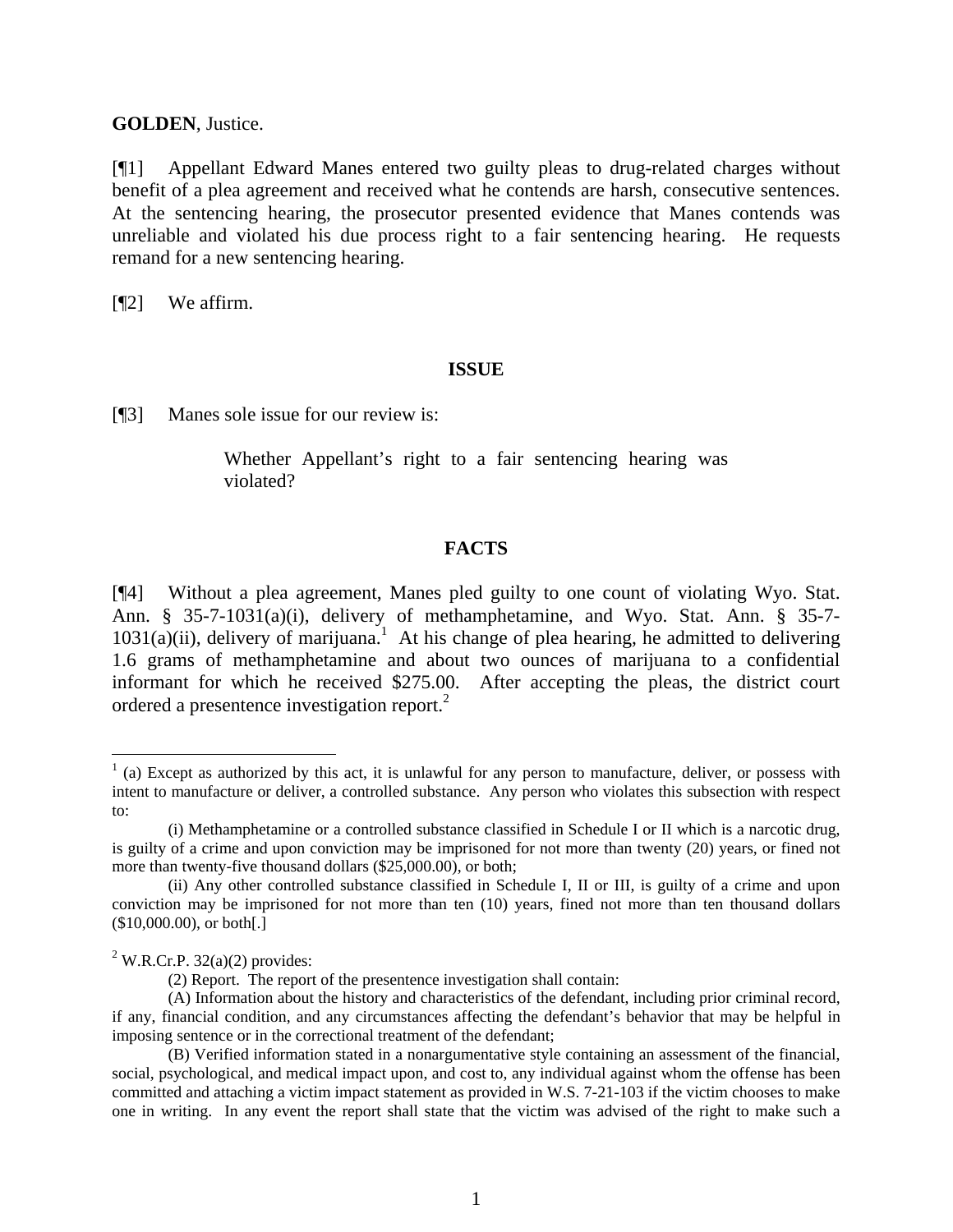[¶5] At his sentencing hearing, the prosecutor played a tape made by law enforcement recording Manes' confession to police. Defense counsel did not object to the tape being played and the sentencing court heard Manes' statement that he was a substantial supplier of drugs in the Wheatland area. Defense counsel responded to it by telling the court that Manes had exaggerated his role as a drug dealer in the hopes of becoming a narcotics informant for police and receiving a plea agreement. The sentencing court also received the presentence investigation report, and the defense counsel stated it had no objections to it. The report contained information relating to Manes' juvenile offenses, prior criminal convictions for burglary, assault, and possession of marijuana. The report also stated that Manes had pending charges for solicitation of murder and felon in possession of explosives. The report contained Manes' statements that when he would buy marijuana in Denver for himself he would also buy for friends who had requested he do so. The report included a recommendation that Manes be sentenced to prison rather than probation.

[¶6] After this evidence was received, the prosecutor argued that Manes was a substantial supplier of marijuana in the community; a leader in the drug trade who had caused his wife, children and friends to become involved in the drug trade; and was "preying upon [the] weak" for financial gain. The prosecutor urged the court to sentence Manes to seven to ten years. Manes spoke on his own behalf and stated that he never dealt drugs in front of his children, never used drugs in front of his children, and had sold marijuana but was not out actively trying to sell drugs around town. Defense counsel argued for the sentencing court to ignore the prosecutor's hyperbole and impose a four to ten month sentence with a suspended term of years to run consecutively.

[¶7] The sentencing court made this statement at the conclusion of argument:

Mr. Manes, the Court reviews the seriousness of the offense, the need to protect society, the potential of rehabilitation, and the possibility of restitution, in trying to fashion a correct sentence.

These are both very serious offenses. One, because of the quantity of marijuana involved, and the extensive use of it, delivery of it in this community, it's serious.

Count II, methamphetamine is a huge problem and an extremely serious drug; so the Court finds that those are very serious offenses.

The Court finds there is some degree of need to protect society, and that may be connected with rehabilitation; but, Mr. Manes, you have a record. You have done time in prison

l

statement orally at the defendant's sentencing or in writing. If the victim could not be contacted, the report shall describe the efforts made to contact the victim;

<sup>(</sup>C) Unless the court orders otherwise, information concerning the nature and extent of non-prison programs and resources available for the defendant; and

<sup>(</sup>D) Such other information as may be required by the court.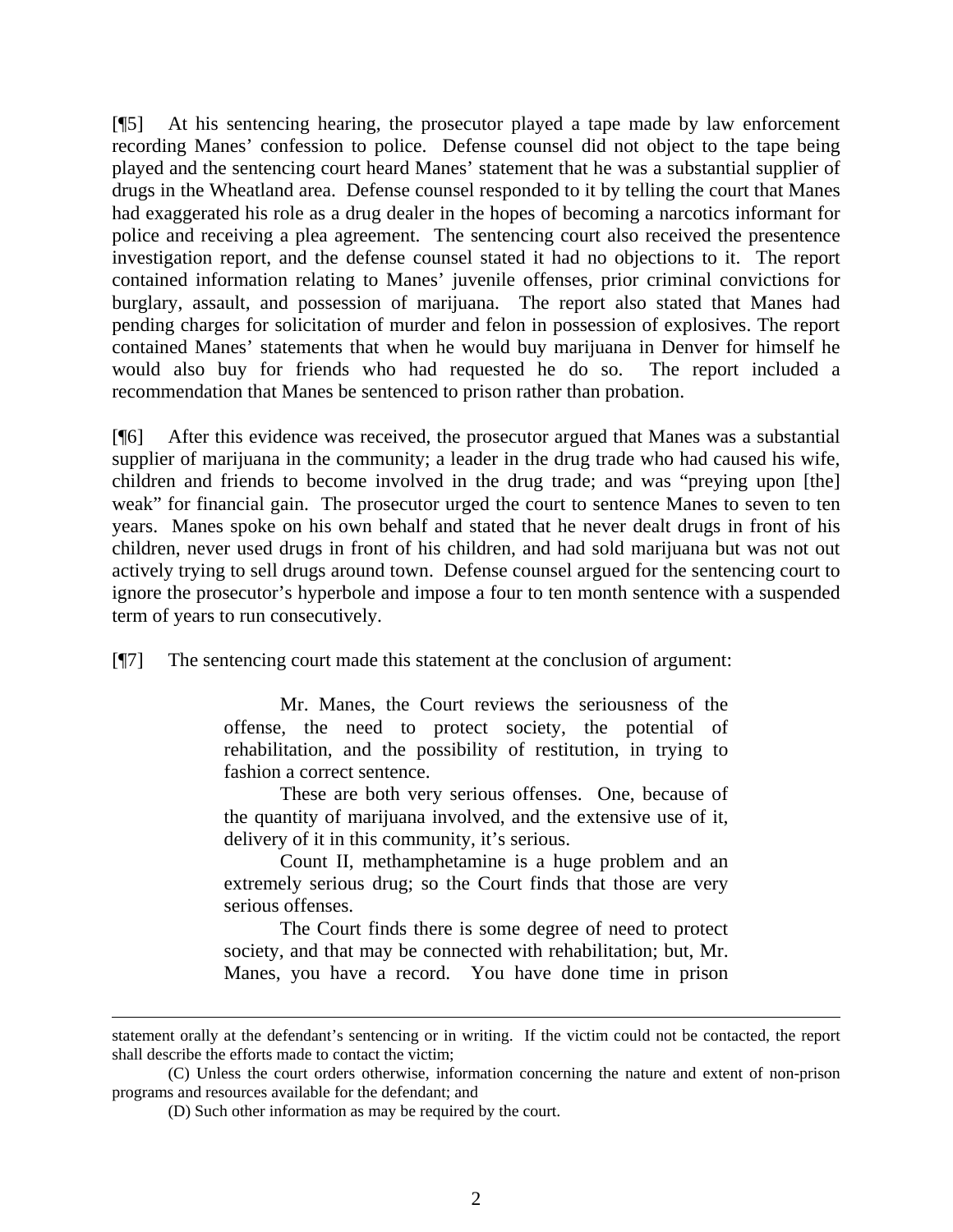already for assault with a deadly weapon and for burglary. You have had prior conviction for possession of a controlled substance; and the court doesn't have any confidence that anything less than a sentence in prison will keep you from selling drugs again. Rehabilitation, rehabilitation and treatment is possible. Perhaps for you the best rehabilitation and treatment is going to be age.

I note a significant involvement of the criminal system . .

[¶8] The sentencing court pronounced a sentence of six to ten years on the marijuana charge and a term of three to ten years on the methamphetamine charge with the terms to be served consecutively. Manes alleges that although he was entitled to credit for time served, the court improperly determined that any time served was for pending charges. Manes tells us that he was acquitted on the solicitation of murder charges but found guilty of the felon in possession of explosives charge. *Manes v. State,* 2004 WY 33, 86 P.3d 1274 (Wyo. 2004). Manes provides this information regarding time for credit served; however, he does not provide argument on that issue, and we do not further consider it. His appeal on the sole issue of a fair sentencing hearing followed.

#### **DISCUSSION**

#### *Standard of Review*

. .

[¶9] When imposing sentence, the trial court is given broad discretion to consider a wide variety of factors about the defendant and his crimes. *Mehring v. State,* 860 P.2d 1101, 1115 (Wyo. 1993); *Griebel v. State*, 763 P.2d 475, 477 (Wyo. 1988). We will not disturb a sentencing decision absent a clear abuse of discretion. *Jones v. State,* 771 P.2d 368, 371 (Wyo. 1989). In sentencing, due process provides a right to be sentenced only on accurate information. *Mehring,* 860 P.2d at 1117; *Clouse v. State*, 776 P.2d 1011, 1014 (Wyo. 1989). On appeal, the defendant must demonstrate that the trial court relied upon the statements in sentencing to prevail. *Mehring,* at 1115. "However, when no objection is made concerning the consideration of a particular factor, review is necessarily confined to a search for plain error. Plain error, as we have often stated, occurs when the record clearly shows an error that transgressed a clear and unequivocal rule of law which adversely affected a substantial right." *Hornecker v. State,* 977 P.2d 1289, 1291 (Wyo. 1999); *see also Craver v. State*, 942 P.2d 1110, 1115 (Wyo. 1997). Victim impact information about other crimes or convictions unrelated to the particular crime for which sentence is about to be imposed is permissible. *Mehring,* 860 P.2d at 1116-17. "W.R.Cr.P. 32(a) specifically permits information about the prior criminal record of the defendant and his characteristics to be considered by the trial court before imposing sentence. In evaluating character, the trial court, in exercising its discretion, may consider a broad range of reports and information." *Id.; see also Christy v. State*, 731 P.2d 1204, 1207-08 (Wyo. 1987). Evidence of prior criminal activity is "highly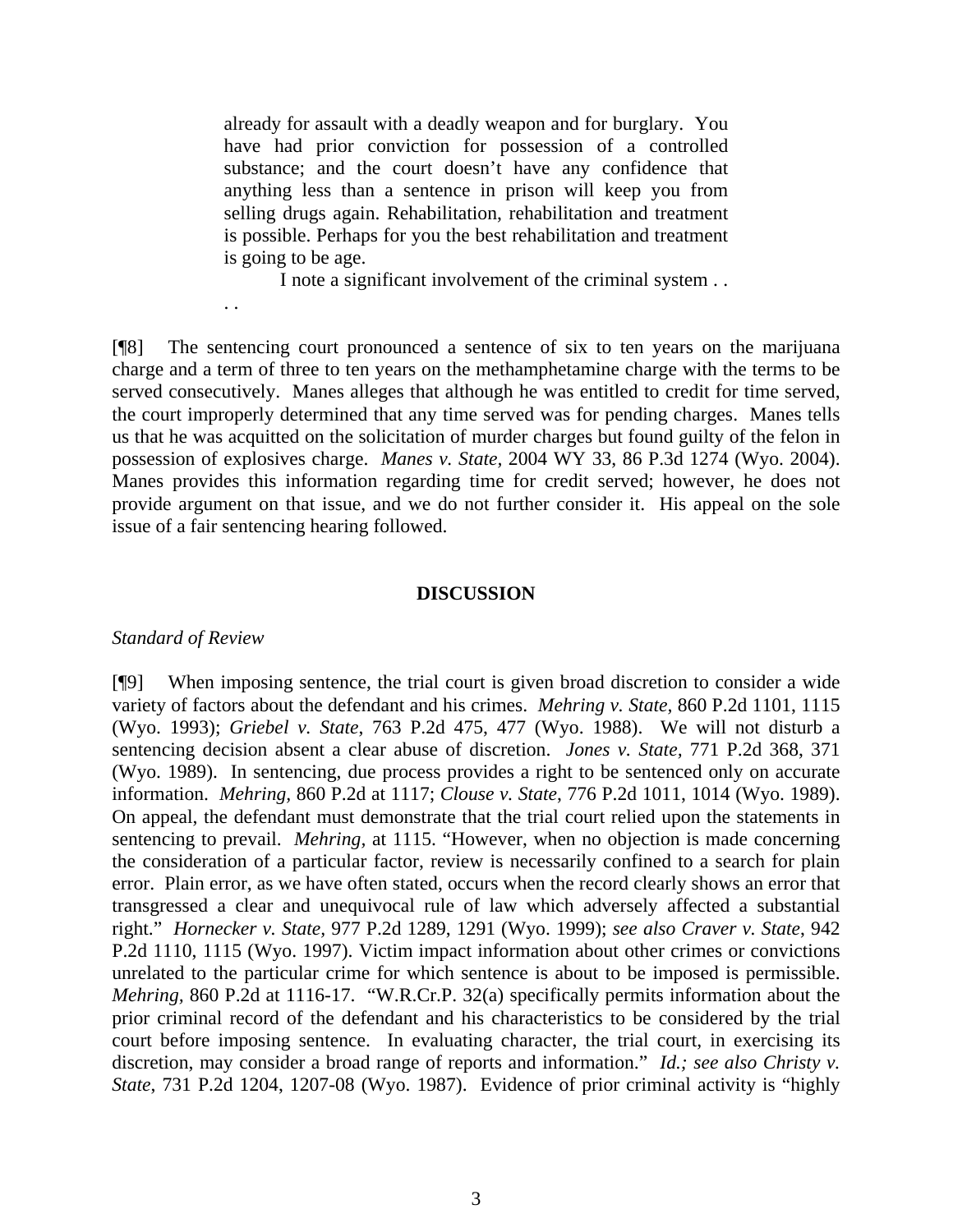relevant to the sentencing decision" and may be considered by the sentencing court despite the fact that no prosecution or conviction may have resulted. *Mehring,* at 1117.

# *Due Process at Sentencing Hearing*

[¶10] Manes objects to the prosecutor's offering "highly inflammatory and unproved allegations about the magnitude of Appellant's 'real' drug sales involvement, and Appellant's status as a bad influence and the prime cause of the vaguely described criminal behavior of everyone from his wife to his son to his daughter's boyfriend," allegations which he notes did not appear in the PSI. He argues that the prosecutor was not permitted to indulge in such aspersions under the American Bar Association (ABA) standards and W.R.Cr.P. 32(a); that it was prosecutorial misconduct to offer unreliable accusations against alleged victims other than those impacted by the particular crime; prosecutorial misconduct to offer a community outrage argument; and contends that the disproportionate sentence meted out by the court for such a small amount of narcotics proves he was prejudiced at an unfair sentencing hearing. The State contends that Manes has not proved that any of the allegations were false and his failure to object at the sentencing hearing requires that we apply the plain error standard of review.

[¶11] The ABA standards advocate sentencing for the "offense of conviction," which limits the sentencing court to information pertaining strictly to the offense for which the defendant is sentenced plus narrowly defined mitigating and aggravating factors. A.B.A. Standards for Criminal Justice Sentencing 18-3.6 (3d ed. 1994). A "real-offense" sentencing jurisidiction allows the sentencing court to properly consider as much information about the defendant as the court finds is relevant to the determination of the sentence. *Id.* Manes contends that Rule 32 requires Wyoming follow the ABA standards but contends that whichever the category into which Wyoming falls, due process prohibits unreliable information from tainting the sentencing hearing proceedings. He also contends that a defendant who is prejudiced by unproved allegations is entitled to a new sentencing hearing. That State asserts precedent makes clear that Wyoming is a real-offense jurisdiction; however, resolution of this case does not require a determination on the matter, and we decline to consider it.

[¶12] The State denies that it had a duty to prove that the information provided was accurate if the sentencing court reasonably believed it was. The State contends that unless the defendant or the sentencing court challenges the accuracy of the allegations the sentencing court is entitled to consider that fact at sentencing. Upon a challenge, the sentencing court is then required to resolve the issue as to the accuracy of that alleged fact. The State claims that a formal objection as to accuracy must be made to obtain an accuracy resolution, relying upon *Swingholm v. State,* 910 P.2d 1334, 1339 (Wyo. 1996). *Swingholm's* failure to find a due process failure was based upon the fact that the sentencing court had acted to resolve the factual dispute in question and did not require an objection. *Id.* The record shows that both Manes himself and his defense counsel argued that the prosecutor's accusations regarding wife, children, and community were untrue. Additionally, the presentencing investigation report contained none of these allegations although the preparer of that report had spoken to